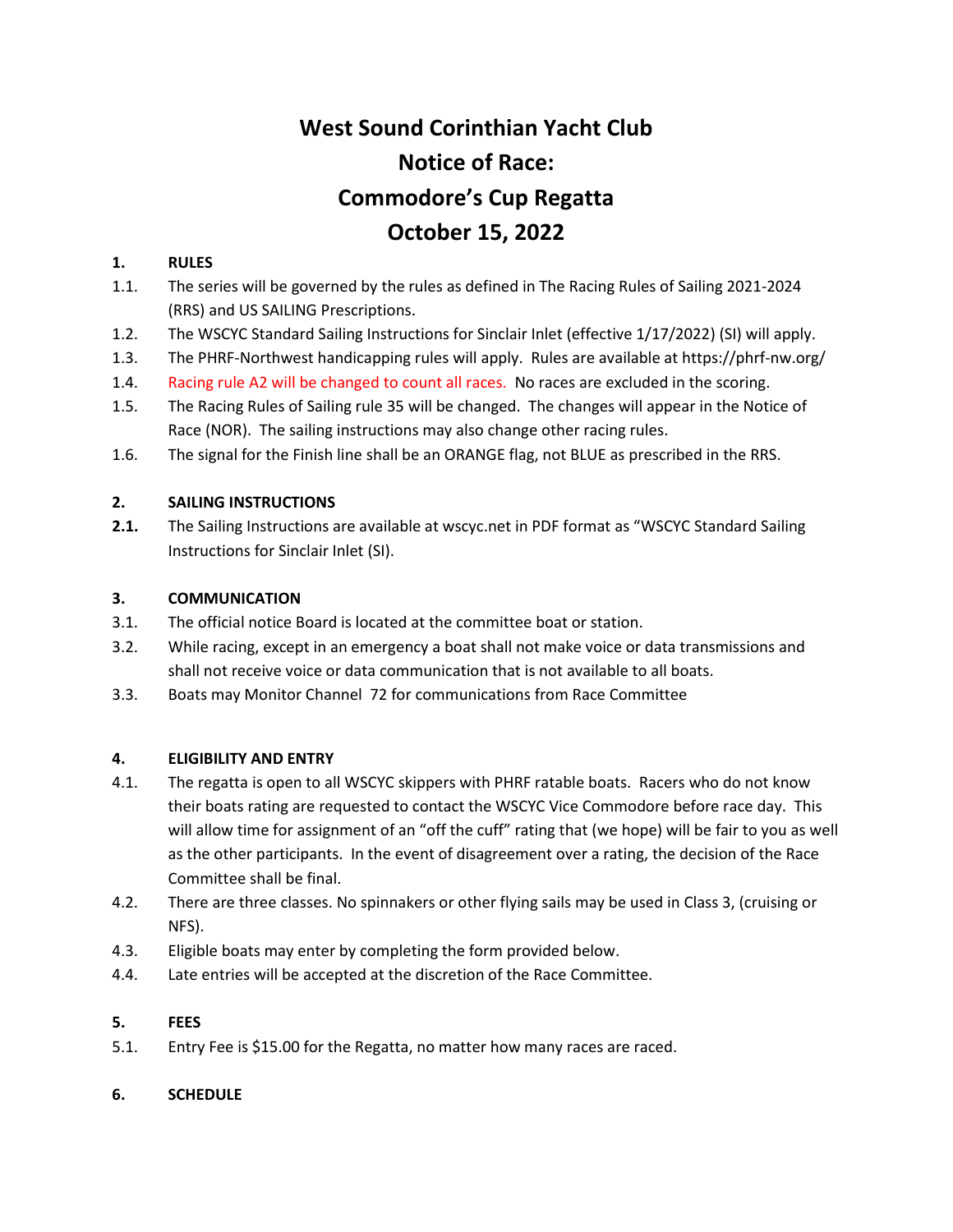- 6.1. Registration: Boats may enter the event by registering online at wscyc.net prior to 8AM on October 15, 2022
- 6.2. Date of racing: Saturday, October 15, 2022 from 8:30 to 9:30 a.m.
- 6.3. There will be one start for each race of the regatta. (All classes start together).
- 6.4. Number of races: Three (3). A minimum of one (1) completed race constitutes a regatta.
- 6.5. The scheduled time of the first warning signal for the race is 9:55 a.m. The warning signal for the race following shall be at least 10 minutes after the last boat finishes or the expiration of the time limit.

# **7. EQUIPMENT INSPECTION**

7.1. Each boat shall have a valid PHRF-NW rating certificate or shall obtain an "off the cuff" rating as described in NOR rule 4.1.

#### **8. VENUE**

- 8.1. The race will be held in Sinclair inlet and Port Orchard. The start is adjacent to the Port Orchard Marina breakwater.
- 8.2. The SI shows the location of the racing areas.

#### **9. THE COURSES**

9.1. The courses are given in the SI. Lengths of courses range from 2.88 to 7.74 NM.

#### **10. SCORING**

- 10.1. There are no excluded races.
- 10.2. Points are awarded as defined in the Standard Sailing Instructions for Sinclair Inlet Races.
- 10.3. One race is required to be competed to constitute the series.

#### **11. TIME LIMIT**

11.1. The time limit for the first boat in each race is 2 hours. Boats failing to finish within 2  $\frac{1}{2}$  hours will be scored Did Not Finish (DNF) without a hearing.

#### **12. RISK STATEMENT**

**12.1.** RRS 3 states: "The responsibility for a boat's decision to participate in a race or to continue to race is hers alone." By participating in this event each competitor agrees and acknowledges that sailing is a potentially dangerous activity with inherent risks. These risks include strong winds and rough seas, sudden changes in weather, failure of equipment, boat handling errors, poor seamanship by other boats, loss of balance on an unstable platform and fatigue resulting in increased risk of injury. **Inherent in the sport of sailing is the risk of permanent, catastrophic injury or death by drowing, trauma, hypothermia or other causes.** The organizing authority will not accept any liability for material damage or personal injury or death sustained in conjunction with or prior to, during or after the race.

#### **13. INSURANCE**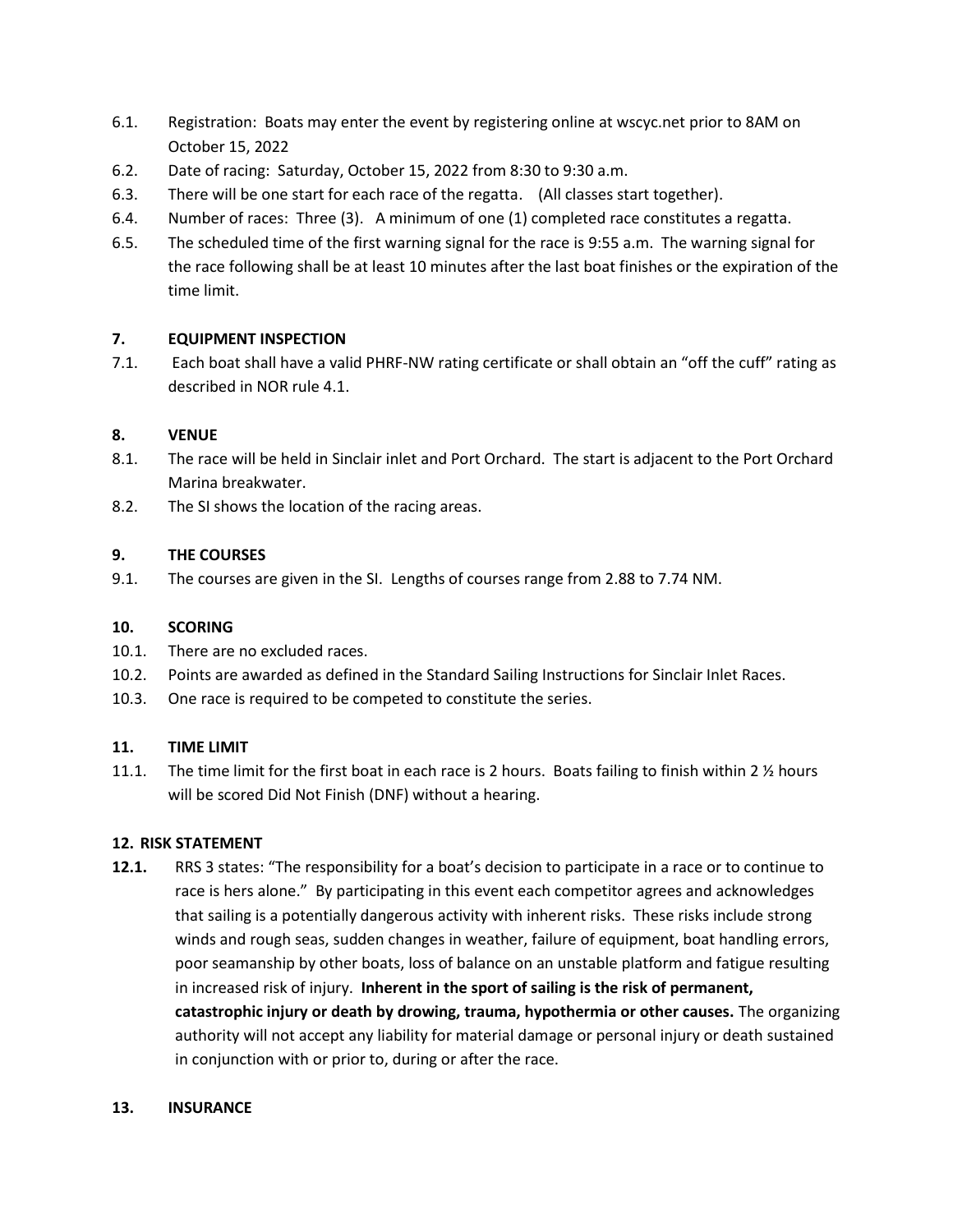13.1. Each participating boat shall be insured with valid third-party liability insurance.

# **14. PRIZES**

- 14.1. Prizes will be awarded up to the third place for each division based on the number of entries. The number of prizes is determined by dividing the number of entries by 2 and rounding down. For example, if there are 5 entries in a division there will be a prize for first and second place.
- 14.2. The winner of the regatta will be awarded the Commodore's Cup Perpetual trophy to hold for the year.